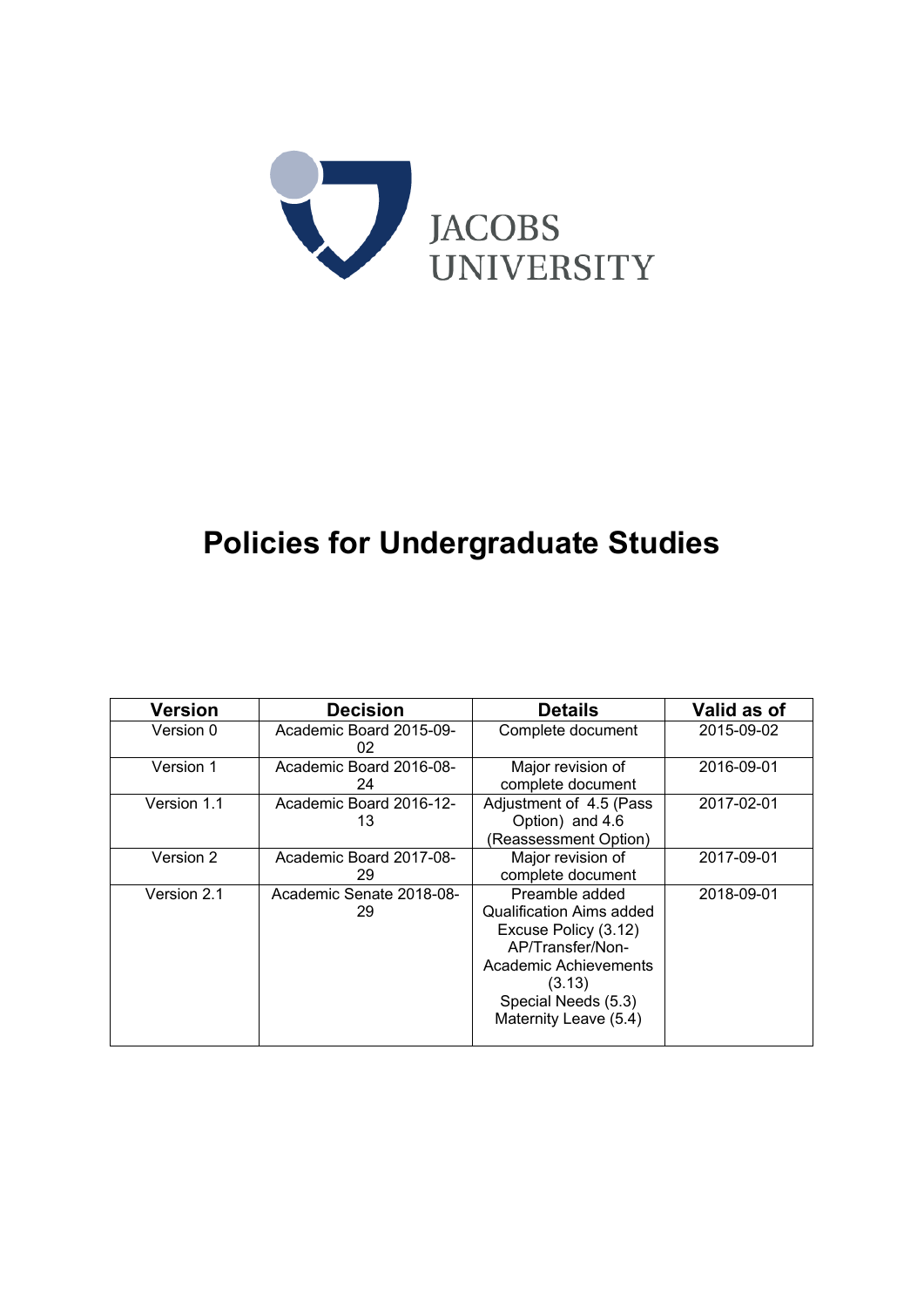

# **Contents**

| 1. |  |
|----|--|
|    |  |
|    |  |
|    |  |
|    |  |
|    |  |
|    |  |
|    |  |
|    |  |
|    |  |
|    |  |
|    |  |
|    |  |
|    |  |
|    |  |
|    |  |
|    |  |
|    |  |
|    |  |
|    |  |
|    |  |
|    |  |
|    |  |
|    |  |
|    |  |
|    |  |
|    |  |
|    |  |
|    |  |
|    |  |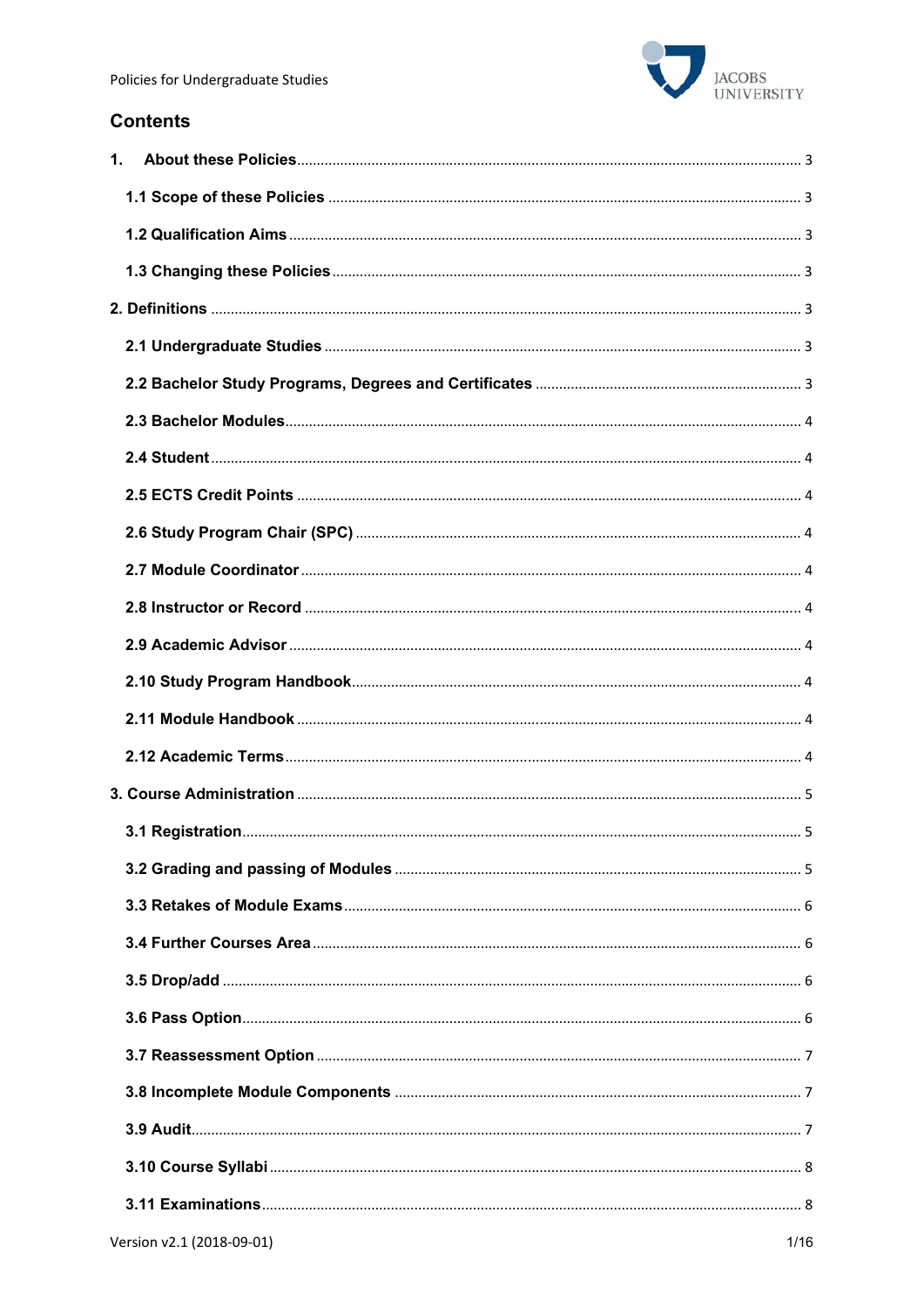

| 3.13 Advanced Placement, Transfer Credits, and Non-Academic Achievements 9 |  |
|----------------------------------------------------------------------------|--|
|                                                                            |  |
|                                                                            |  |
|                                                                            |  |
|                                                                            |  |
|                                                                            |  |
|                                                                            |  |
|                                                                            |  |
|                                                                            |  |
|                                                                            |  |
|                                                                            |  |
|                                                                            |  |
|                                                                            |  |
|                                                                            |  |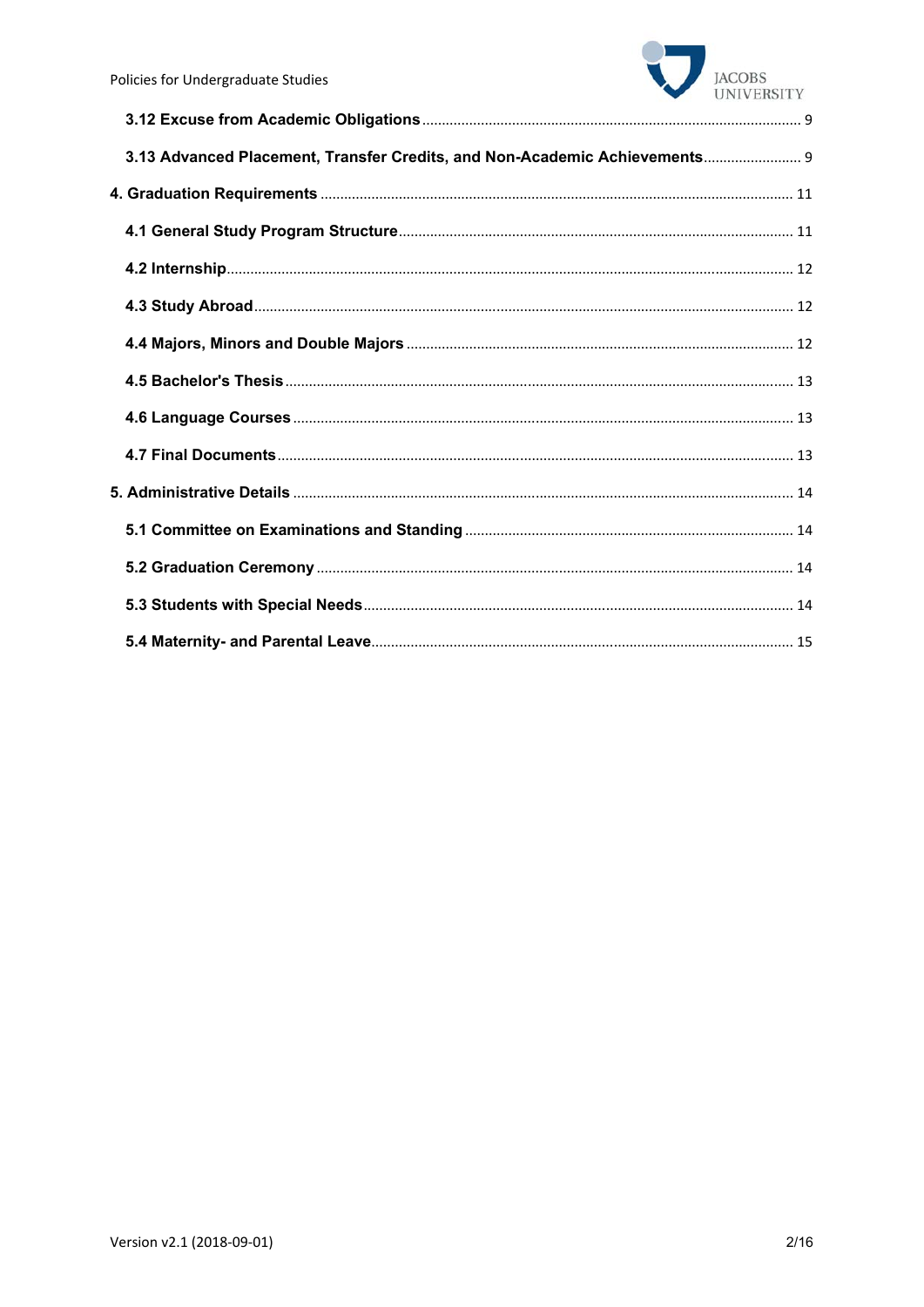

Disclaimer:

These policies are subject to compliance with Bremer Higher Education Act (BremHG). Changes to these policies are possible under the provision of 1.2 "Changing these Policies".

# **1. About these Policies**

## **1.1 Scope of these Policies**

These policies are the general examination regulations (Rahmenprüfungsordnung). They apply to all study programs leading to a Bachelor of Science or Bachelor of Arts degree. In addition to these general policies, all Bachelor programs have individual program‐specific regulations. The program‐ specific examination regulations are included in each Study Program Handbook. Every Bachelor program has a program handbook for each of its cohorts.

In cases of conflict, the general Policies for Bachelor Studies apply. Exceptions are possible for joint programs offered in cooperation with partner institutions.

## **1.2Qualification Aims**

During their Bachelor studies students

- acquire an understanding of the content and methodology of the respective academic field and become familiar with the principles of scientific work
- gain knowledge on the current state of research in the respective field of study and develop the ability to adequately address relevant scientific and technical problems
- learn to reflect on scientific problems in their different contexts and to be able to assess them independently
- address societal, political and economical challenges and acquire skills to actively engage in their societies
- focus on an international context
- learn general educational contents and gain key occupational skills in order to enter the labour market or continue their education in graduate schools

## **1.3 Changing these Policies**

Changes of the policies for Undergraduate studies are decided upon by the Academic Senate.

## **2. Definitions**

## **2.1 Undergraduate Studies**

Undergraduate studies at Jacobs University comprise pre‐degree and undergraduate study programs that are organized in undergraduate modules and module components (courses).

## **2.2 Bachelor Study Programs, Degrees and Certificates**

The curricula of Bachelor study programs are based on the General Study Program Structure of Bachelor study programs at Jacobs University (please see 4.1). Upon successful completion of a Bachelor study program (i.e., when meeting all necessary graduation requirements), students are awarded a Bachelor of Arts (B.A.) or a Bachelor of Science (B.Sc.) degree. The regular study period for the Bachelor degree is six subject semesters (Fachsemester).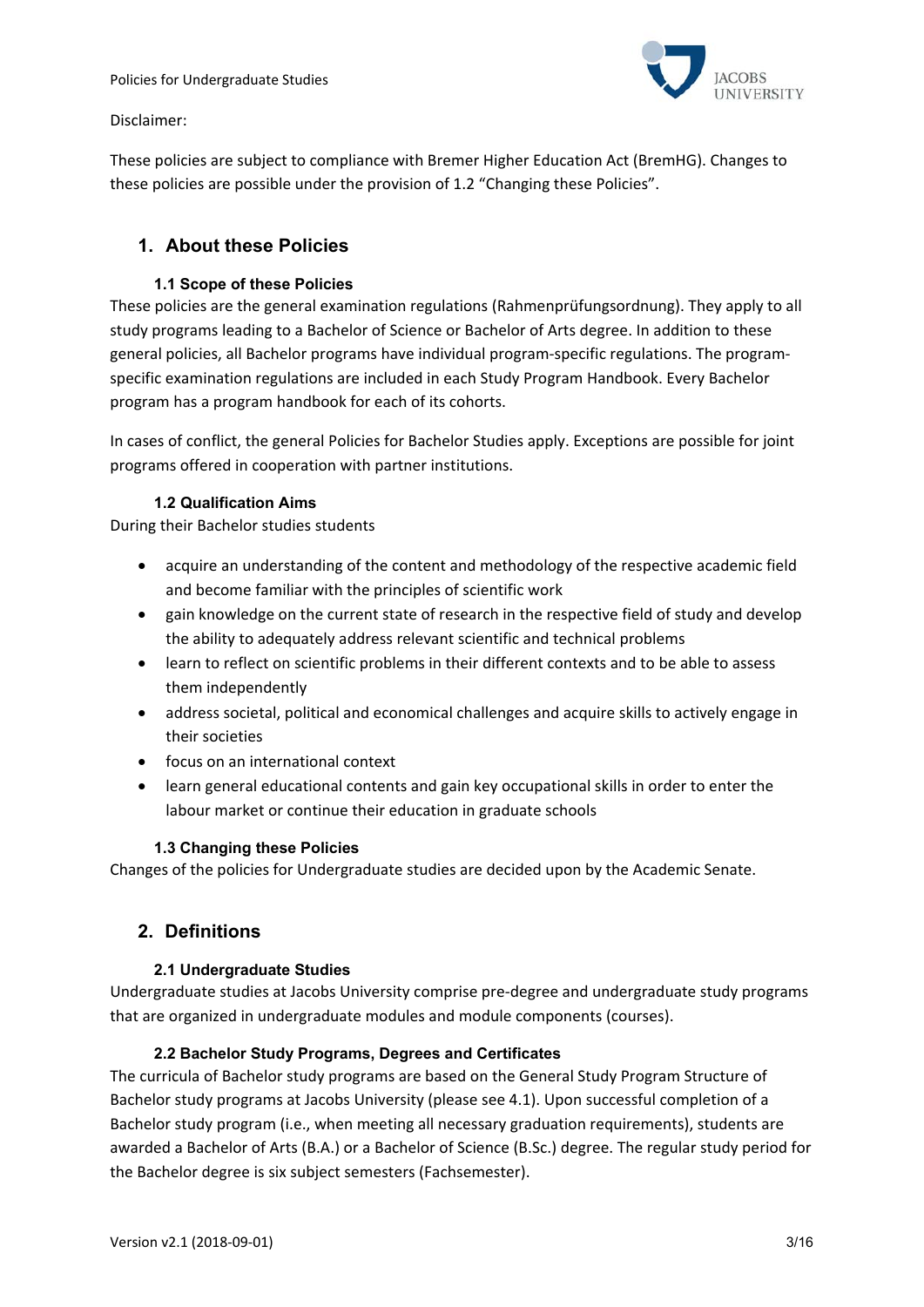

#### **2.3 Bachelor Modules**

Bachelor study programs are structured in modules. In general, modules consist of at least two module components (courses). Completed modules receive a module grade. Successfully completed modules are awarded ECTS credits.

#### **2.4 Student**

For the purpose of these policies, a student is someone who is enrolled in a Bachelor study program, a preparatory program, or the Exchange/Visiting program at Jacobs University.

#### **2.5 ECTS Credit Points**

One ECTS credit point is equivalent to 25 hours of student workload.

#### **2.6 Study Program Chair (SPC)**

Every Bachelor study program has a Study Program Chair. The Study Program Chair carries the responsibility for the academic coordination of the study program on campus.

#### **2.7 Module Coordinator**

The Module Coordinator supervises a module and is responsible for its content and conduct. In case the Module Coordinator is an external lecturer with time constraints or other limitations of capacity, the SPC can serve as Module Coordinator or delegate the responsibility to another faculty member.

#### **2.8 Instructor or Record**

An Instructor of Record (IoR) teaches the module or a module component and is responsible for developing its content, assignments, and grades. As a rule, an IoR holds a doctorate degree in a module‐relevant field. Sufficient practical experience in the respective industry preferably on an executive level can substitute a PhD if approved by the Dean.

#### **2.9 Academic Advisor**

Every student is assigned to a specific faculty member for academic advising. Students may change their Academic Advisor.

## **2.10 Study Program Handbook**

Every Bachelor study program has a study program handbook. The study program handbook contains the study program‐specific graduation requirements.

## **2.11 Module Handbook**

The modules of all Bachelor programs are listed in a module handbook. The module handbook contains module data sheets that include module descriptions, aims, intended learning outcomes, functions, components, ECTS credits, and pre‐requisites.

#### **2.12 Academic Terms**

At Jacobs University, the academic year is divided into a Fall semester and a Spring semester. The January Intersession belongs to the Fall semester. Mandatory courses can be scheduled for the Intersession period. Therefore, students are expected to be present during the Intersession, if they have to attend mandatory courses relevant for their studies. Classes and Exams are usually scheduled from Monday to Friday. Students should be prepared to also attend extraordinary Saturday sessions and exams. Specific dates and deadlines are published in the official Academic Calendar.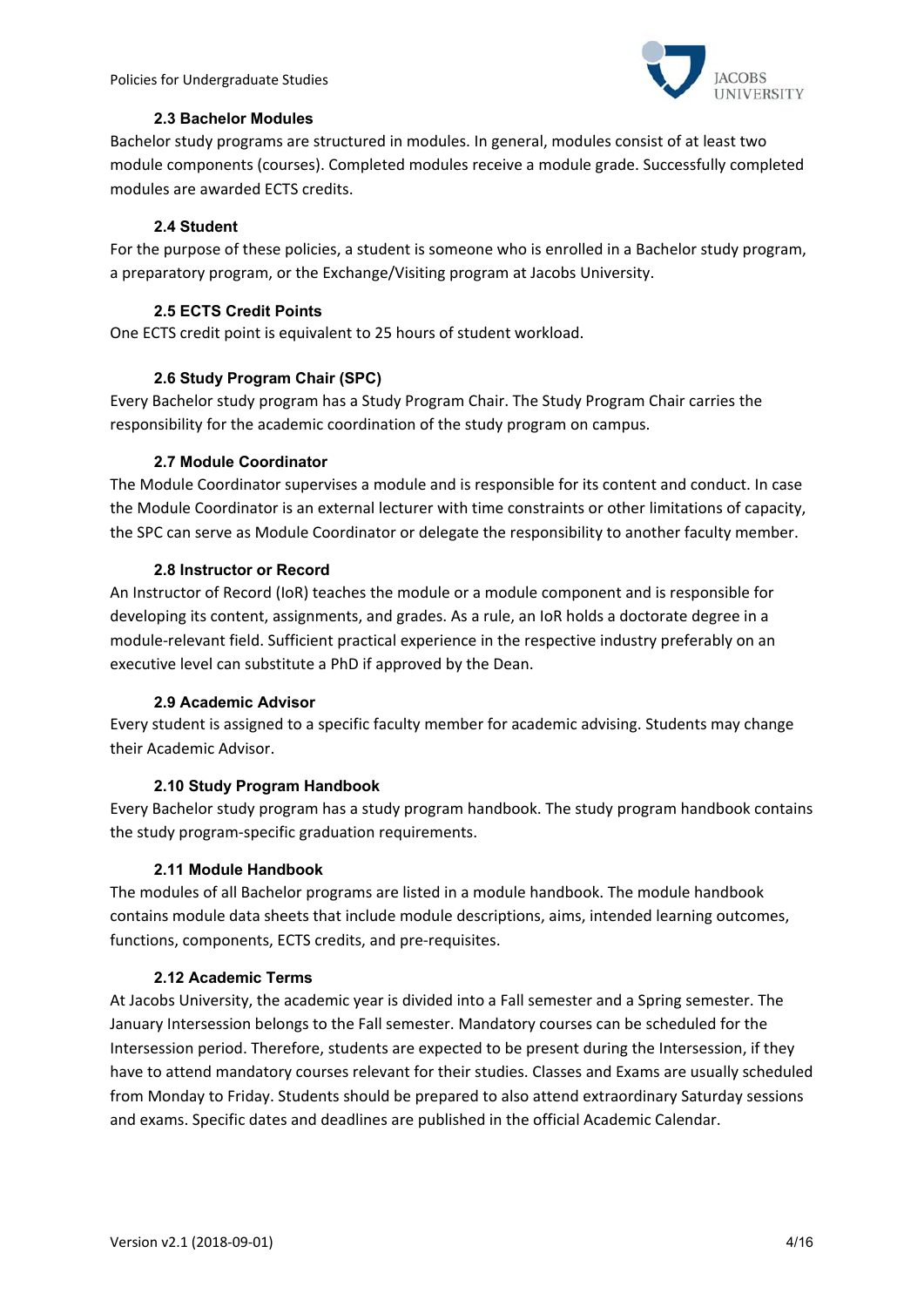

# **3. Course Administration**

#### **3.1 Registration**

Every semester, students must register for the modules and module components (courses) relevant for their study programs. The deadlines for registration are published each semester by the Student Records Office. Second year students have the opportunity to pre‐register for CORE modules prior to the beginning of the semester. The university reserves the right to cancel module components (courses) in case fewer than 5 students have registered for it.

If a student is not formally registered for a module component (course), no grade can be awarded for that course, even if the student completes the work for it. If a student is formally registered for a course, the Instructor of Record must provide a result for that student at the end of the semester, even if the student has not participated in the course.

Some modules/module components (courses) have pre‐requisites that must be fulfilled before registration. Additionally, they may have co-requisites, which require students to register in parallel to one or more associated module components (courses).

Students may be exempted from the pre‐ or co‐requisite requirement upon approval by the Instructor of Record and/or the Study Program Chair.

## **3.2 Grading and passing of Modules**

Module components (courses) at Jacobs University are graded on the basis of a percentage scheme. For the calculation of the module grade, the weighted average of the course percentage grades – which together constitute the module exam – is converted into the final module grade according to the Jacobs University percentage scheme. The module grade is assigned as soon as all module components have been completed and graded.

A module is passed with a module grade of 4.33 or better. ECTS credits are awarded as soon as the module is passed.

The Student Records Office calculates the cumulative grade point average (GPA), which is weighted by credits. All completed mandatory modules in which the student received a grade are included in the calculation of the cumulative GPA weighted by credits. Achievements in courses that are not part of the degree requirements (3.4 Further Courses Area) do not count towards the 180 ECTS credits needed for graduation and are not included in the calculation of the cumulative GPA.

The deadline for submitting final grades for the Fall semester is the subsequent end of January, for the Spring semester the subsequent end of June, or a workday close to these dates as specified in the Academic Calendar.

The grading scheme is subject to regular adjustments. The grading scheme applicable to the respective cohort can be found on the Jacobs University Website.

For Preparatory and Exchange/visiting study programs all taken courses (module components) in which the student received a grade with ECTS credits are included in the calculation of the cumulative GPA weighted by credits.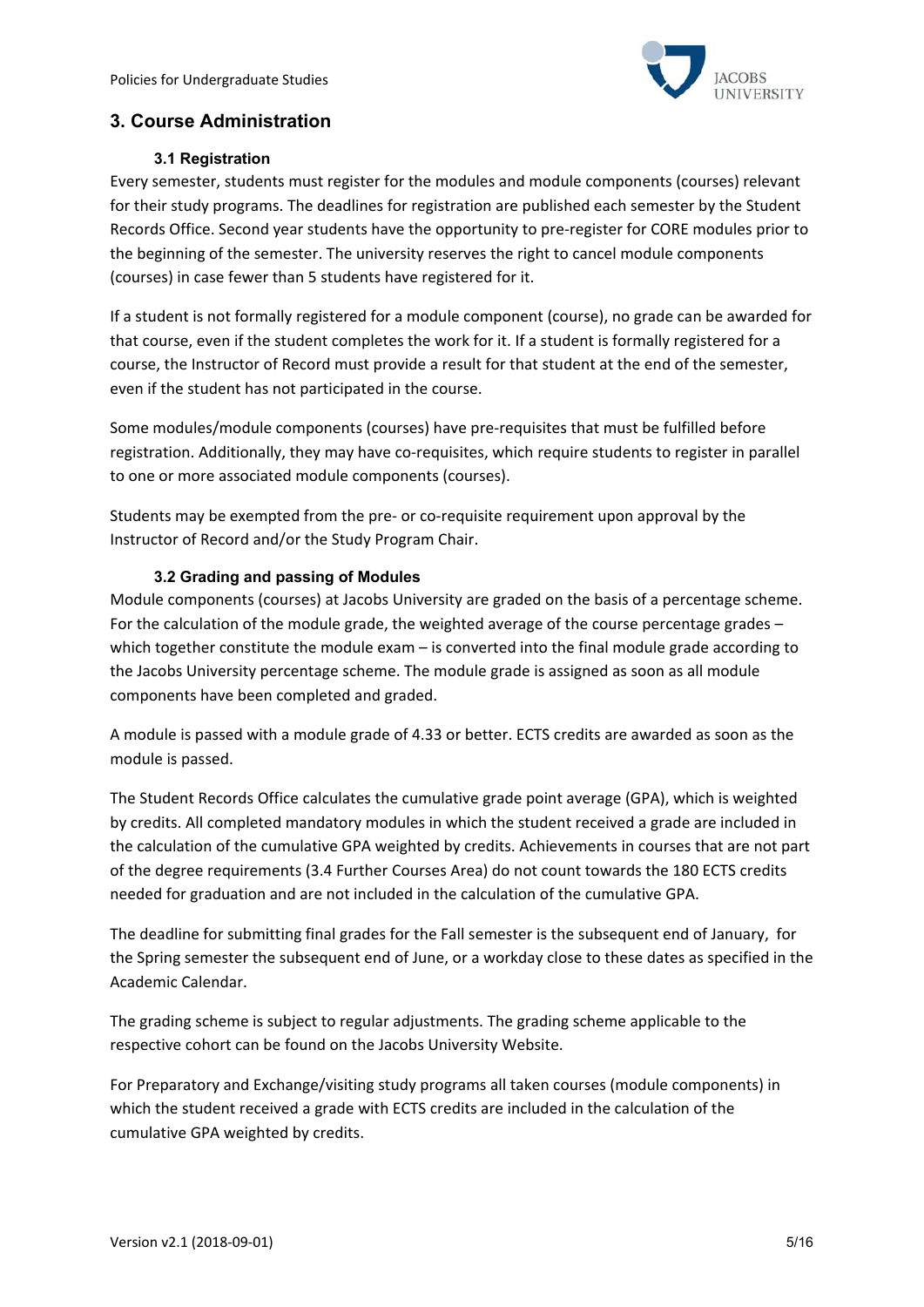

#### **3.3 Retakes of Module Exams**

Retaking module exams is only possible for failed modules (F). Module exam retakes may comprise course exams, course retakes, or entire module retakes.

In order to retake module exams, the student has to apply to the Student Records Office to be registered for the exam(s) in the official registration period. The student has to contact the module coordinator for the module exam retake. The module coordinator specifies the retake modalities. Modules are definitively failed after three unsuccessful attempts at passing them (one initial attempt and two module exam retakes). The grade of the retaken module exam will appear on the transcript.

## **3.4 Further Courses Area**

In addition to module components (courses) that are required for graduation students may register for further module components (courses). Credits obtained in these module components (courses) do not count towards the credits needed for graduation and are not included in the calculation of the cumulative GPA but appear on the transcript. In case that students complete more module components (courses) within a module or more modules than the number of module components /modules which is required for graduation, the additional module components/modules will appear in the Further Courses Area.

## **3.5 Drop/add**

During a period of two weeks after the beginning of classes, students have the opportunity to change their study plan by dropping and/or adding modules and module components (courses). The drop/add deadline is published each semester in the Academic Calendar.

Under special circumstances, modules/module components can be dropped or added after the official drop/add deadline. A module/module components can only be late dropped or added before the end of classes. The Student Records Office is responsible for the final decision on late drops and adds, after consulting with the Instructor of Record for the module component (course) and the student's Academic Advisor.

## **3.6 Pass Option**

Bachelor students may request for the grade of one passed CHOICE module to be excluded from the calculation of the GPA and to be replaced by a 'P' (for pass) on the transcript under the following conditions and limitations:

- No more than one Pass Option may be applied during the entire undergraduate degree program.
- The Pass Option may not be applied on a failed module.
- The Pass Option can be applied at any point before graduation, but for all internal grade‐ based evaluations (e.g., standing for study abroad application,) the actual grades in the module will be considered.
- Once applied, the Pass Option cannot be reverted into a grade or reassigned to a different CHOICE module.

Exchange and Visiting Students are subject to the degree policies of their home institutions and are not entitled to opt for a pass option at Jacobs University.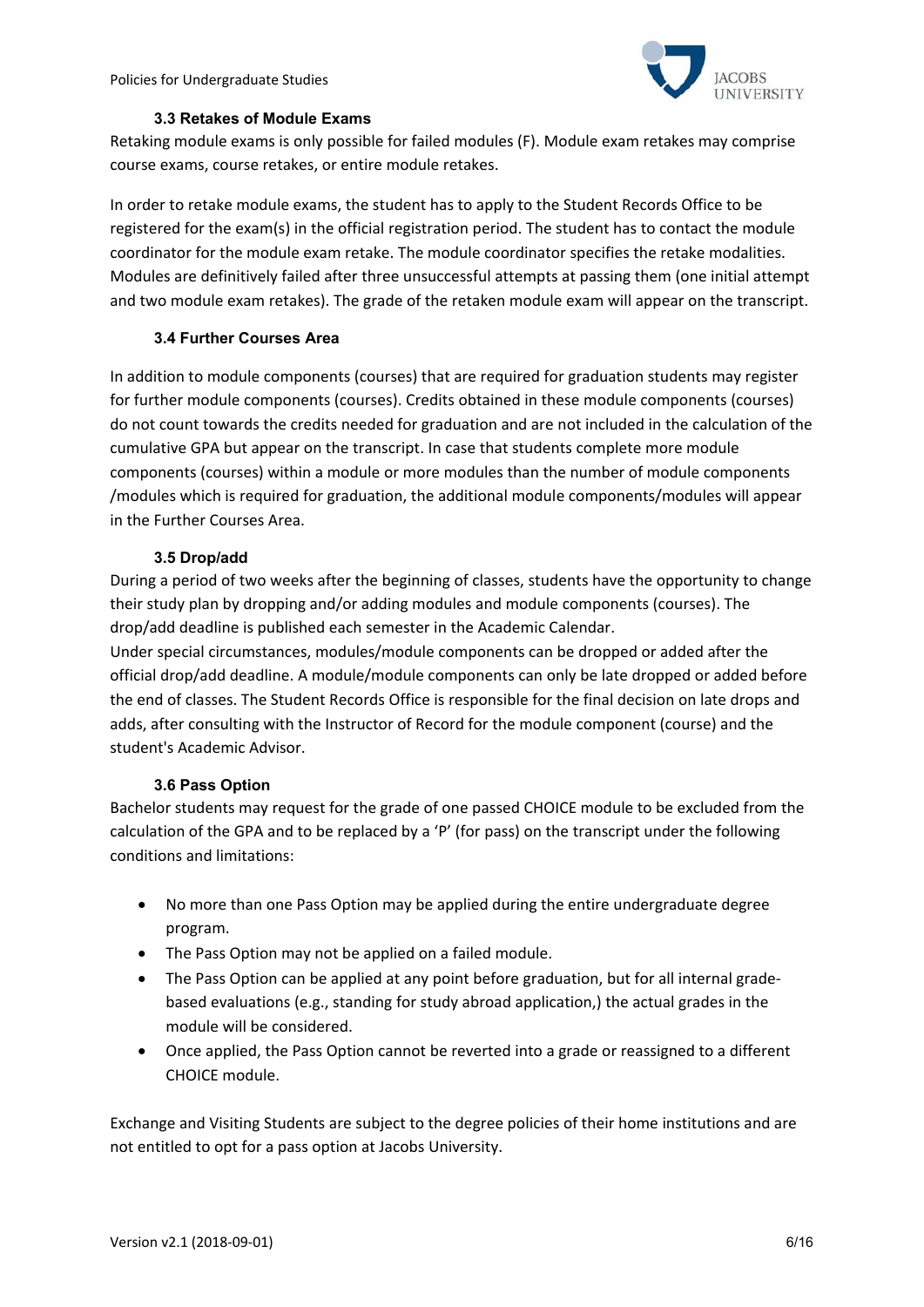

## **3.7 Reassessment Option**

Students may opt to have the result of the final examination of a module component reassessed under the following conditions:

- Only two reassessment options are available during the entire undergraduate degree program
- Only final examinations taken during the first year of study are eligible for reassessment and only module components (courses) from the following modules are eligible: CHOICE, Methods, Languages, Skills
- Students must inform the Instructor of Record and the Student Records Office that they opt to have the result of the final examination reassessed no later than 10 working days after the publication of the final course grade. The request is binding and cannot be revoked.
- The Instructor of Record decides on the appropriate format and length of the reassessment and schedules it. Students must inform themselves about all reassessment formalities.
- The result of the reassessment will replace the previous final examination grade and will be counted towards the module component (course) grade that appears on the transcript. This applies also when the reassessment leads to a failing grade in a module that had previously been passed.

#### **3.8 Incomplete Module Components**

Students may request in unusual circumstances a temporary incomplete grade for any module component (course) for which they are currently registered, indicated by an "I" on the initial grade report. An "I" will be assigned in cases where a student receives permission from the Instructor of Record to complete the module component (course) after the end of the semester. The Instructor of Record must communicate a grade penalty for late submission if applicable. The student must fulfill the missing requirements within the Deadline for Submitting Incomplete Coursework published in the Academic Calendar, whereupon the Instructor of Record will convert the "I" to a grade.

If the missing requirement is not fulfilled by the deadline, the Instructor of Record will assign the lowest possible grade for this grading component and issue the grade for the module component (course) accordingly.

An incomplete "I" will also be assigned if a student is officially excused for a grading component. In this case no grade penalty will be imposed. The modalities for completion of the module component in these cases is regulated in 3.12 "Excuse from Academic Obligations".

In order to apply for a make-up of module exam(s), the student has to contact the module coordinator and the respective Instructor of Records to clarify the make-up modalities within a week after the excuse ends. It is at the discretion of the module coordinator and the Instructor of Records to specify the make‐up modalities.

## **3.9 Audit**

Students may register for courses (module components) as auditors. It is at the discretion of the Instructor of Record to allow auditing of the course (module component) and specify the requirements for successfully auditing. Audited courses (module components) will not be graded, will not receive credits, and will not count toward the degree requirements. These courses will appear on the transcript with the indication that the course was audited, if all requirements were met.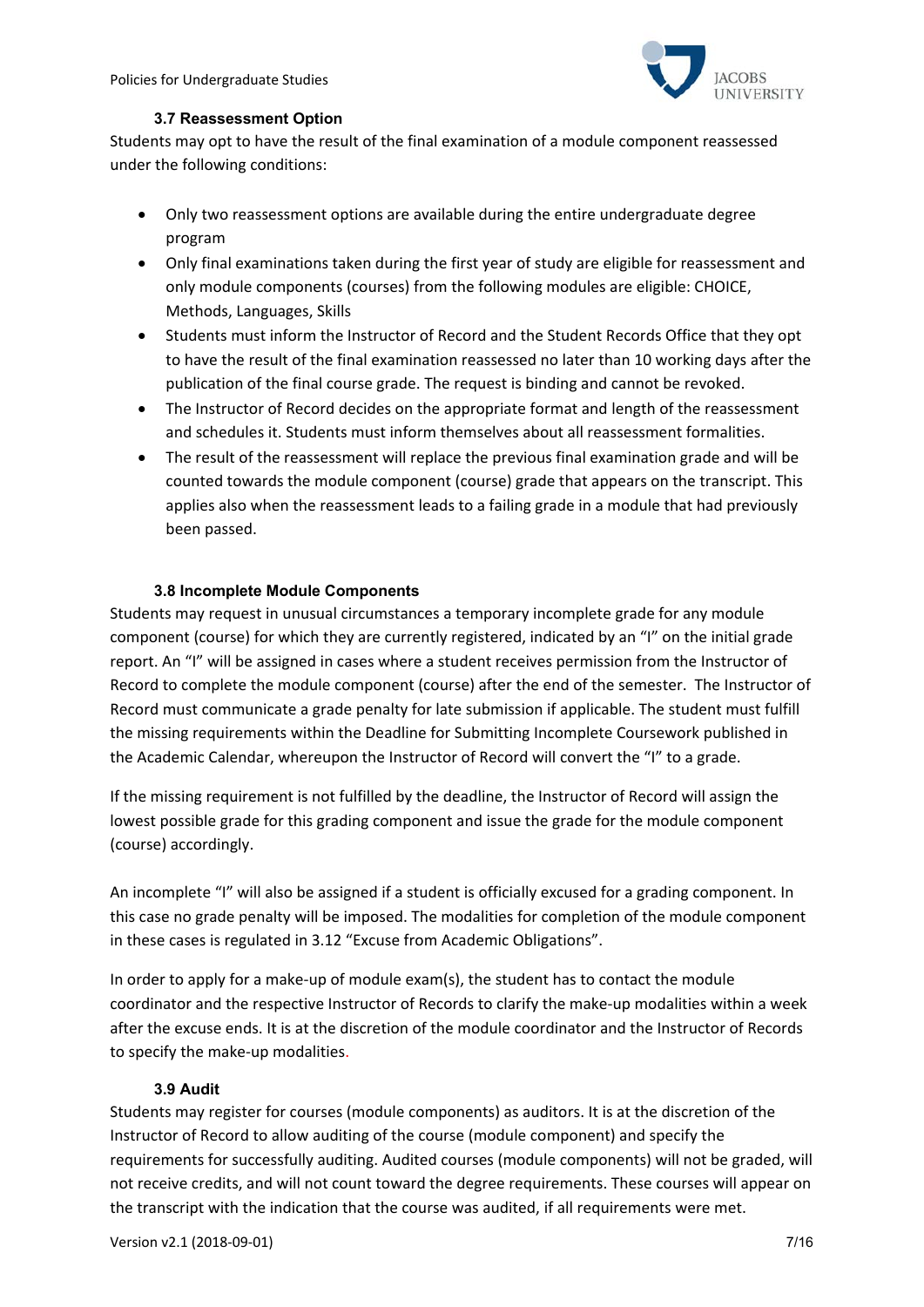

## **3.10 Course Syllabi**

Each Course is based on a generic syllabus. This syllabus must be published before the beginning of teaching in any given semester. It contains the topic of the module component (course) sessions and specifies, if pertinent, the basic literature to be consulted for these sessions.

The syllabus should also contain specifications of the requirements, the grading details, and the learning outcomes. It is at the discretion of the Instructor of Record to distribute a more detailed syllabus in class.

## **3.11 Examinations**

All grading components contribute according to the predefined scheme to the final grade of the module component. Grading components may include:

midterm examination, final examination, quizzes, home works, written assignments, essay papers, practical skills, project reports, presentations, discussions, oral contributions, active participation and the Bachelor thesis.

Team projects may be used for all types of examinations. In such cases, the Instructor of Record must clearly indicate the method of determining credit for the participants in the team. Such a method may provide that the contributions of the individual team members be clearly identifiable and therefore gradable.

In general, Instructor(s) of Record proctor examinations in their own module components (courses). In exceptional cases the Student Records Office may organize additional proctors centrally (e.g., for final exams with high numbers of participants). In those cases where the midterm or the final examination is in an oral format minutes of the examination must be taken by a competent person other than the examiner.

Examination results are published in the integrated campus management system (CampusNet). Students have the right to have access to their examinations files upon request.

Midterm examinations are regulated as follows:

- If a student has two exams in one day, he/she may request to re-schedule one exam;
- If a student has four exams in one week, he/she may request to re-schedule one exam;
- The student has to send a request to the respective Instructor of Record regarding rescheduling at least one week in advance;

The student is obliged to provide the respective Instructor of Record with convincing evidence for required re‐scheduling.

## **Final Examinations**

Final examinations will be preceded by a period free of class meetings (Reading Days). The scheduling of final examinations is organized centrally by the Student Records Office.

The final exams schedule is published by the Student Records Office. It is designed such that no student is required to take more than two final examinations on any given day. Make-up sessions are scheduled at a mutually agreeable time for student and Instructor of Record – either before or after the regularly scheduled examination time – in order to accommodate students who would otherwise have to take more than two examinations in one day. The student has to make a request to the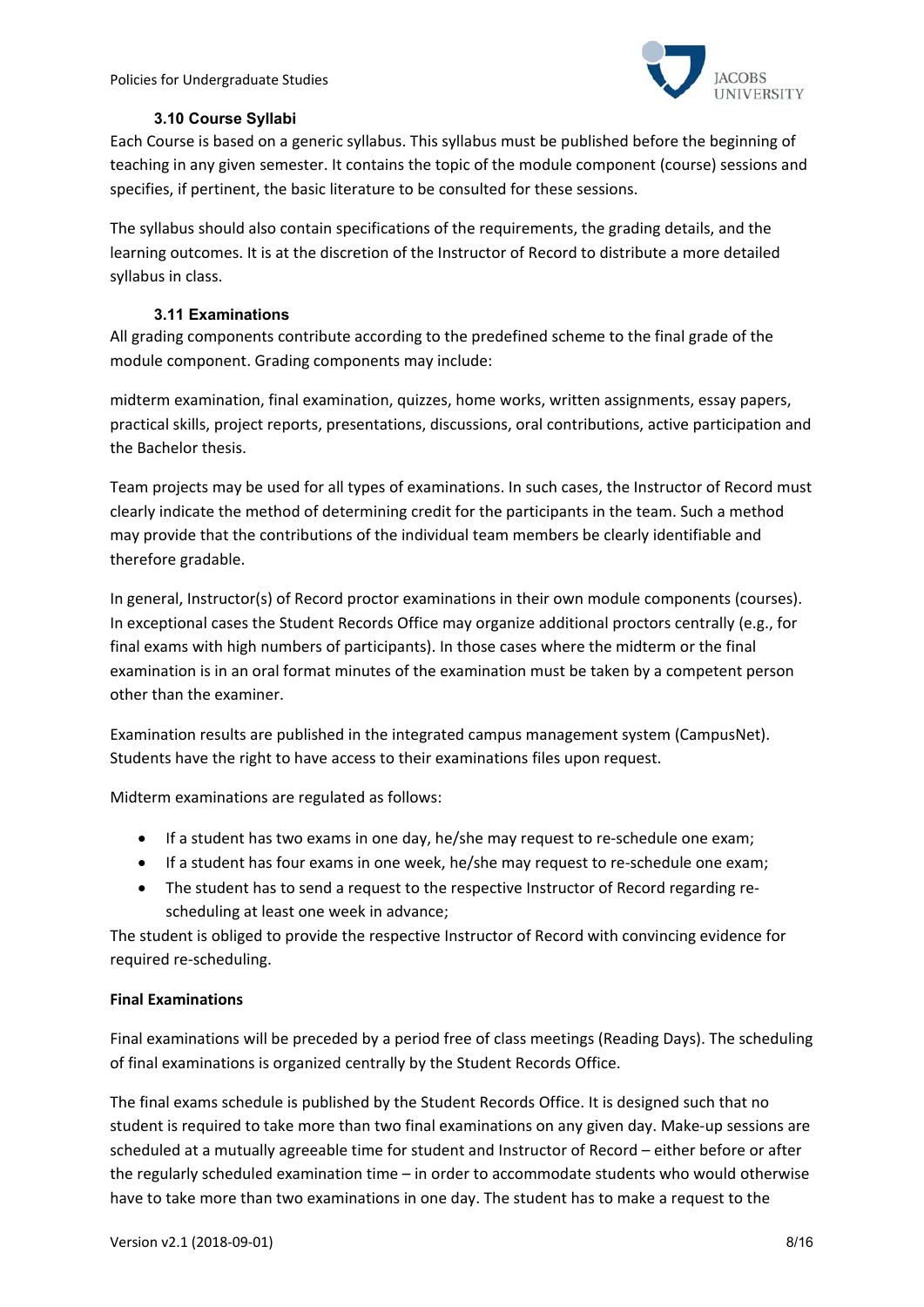

respective Instructor of Record regarding re‐scheduling no later than one week after the schedule is published.

#### **3.12 Excuse from Academic Obligations**

Students may be excused officially by the Student Records Office from taking examinations or from attending mandatory class/lab sessions for the following reasons only:

Illness or personal emergency: Illness must be documented with a sick certificate issued by a qualified physician. This certificate needs to verify the date and time of the in‐person visit occasioned the confirmation that the student is unable to fulfill his/her academic obligation (either attend class/lab or take the examination). The university reserves the right to request a second medical opinion. Other emergencies must be appropriately documented in writing. Sick certificates and documentation for personal emergencies must be submitted to the Student Records Office by the third calendar day from the beginning of illness/of the emergency. Please note that these three days include the first day of the illness/of the emergency. If the third calendar day is a Saturday, Sunday or a public holiday, the deadline is extended to the next working day. If students submit a sick certificate after the deadline, an excuse may be issued, when applicable, only for the submission date and the two calendar days preceding it. Predated or backdated sick certificates – i.e., when the visit to the physician takes place outside of the documented sickness period – will be accepted provided that the visit to the physician precedes or follows the period of illness by no more than one working day.

Excursion in a mandatory module: Excuses due to excursions in mandatory modules will be sent out by the Student Records Office as early as possible after the drop/add period each semester.

Regardless of the reason for their absence, students must inform the Instructor of Record before the beginning of the examination or class/lab session that they will not be able to attend. The day after the excuse ends, students must contact the Instructor of Record.

Students have the right to take one make‐up exam within the deadline for students to submit materials for incompletes as published in the Academic Calendar. Failure to do so will lead to a continued incomplete of the module until the missing requirements are fulfilled or definitively failed.

Students who go on an optional excursion or participate in events of importance to the university may ask the Student Records Office to issue a recommendation for an excuse. Requests for recommendations must be made via email well in advance of the event or the class trip. The decision whether to excuse the student rests with the Instructor of Record.

**3.13 Advanced Placement, Transfer Credits, and Non-Academic Achievements**  Jacobs University awards ECTS credits for Advanced Placement (AP), Course/Module Transfer, Study Abroad (see section 4.3)/Internship, and Non-Academic Achievements.

#### **Advanced Placement Credits**

Advanced Placement (AP) credits may be awarded for academic competences acquired outside of formal university‐level module work. Advanced Placement credit is conditional on a demonstrated level of competence equivalent to a university‐level module regularly offered at Jacobs University. Not all Jacobs University modules are eligible for Advanced Placement. For more details, students should contact the responsible Instructor of Record and their Study Program Chair. Faculty may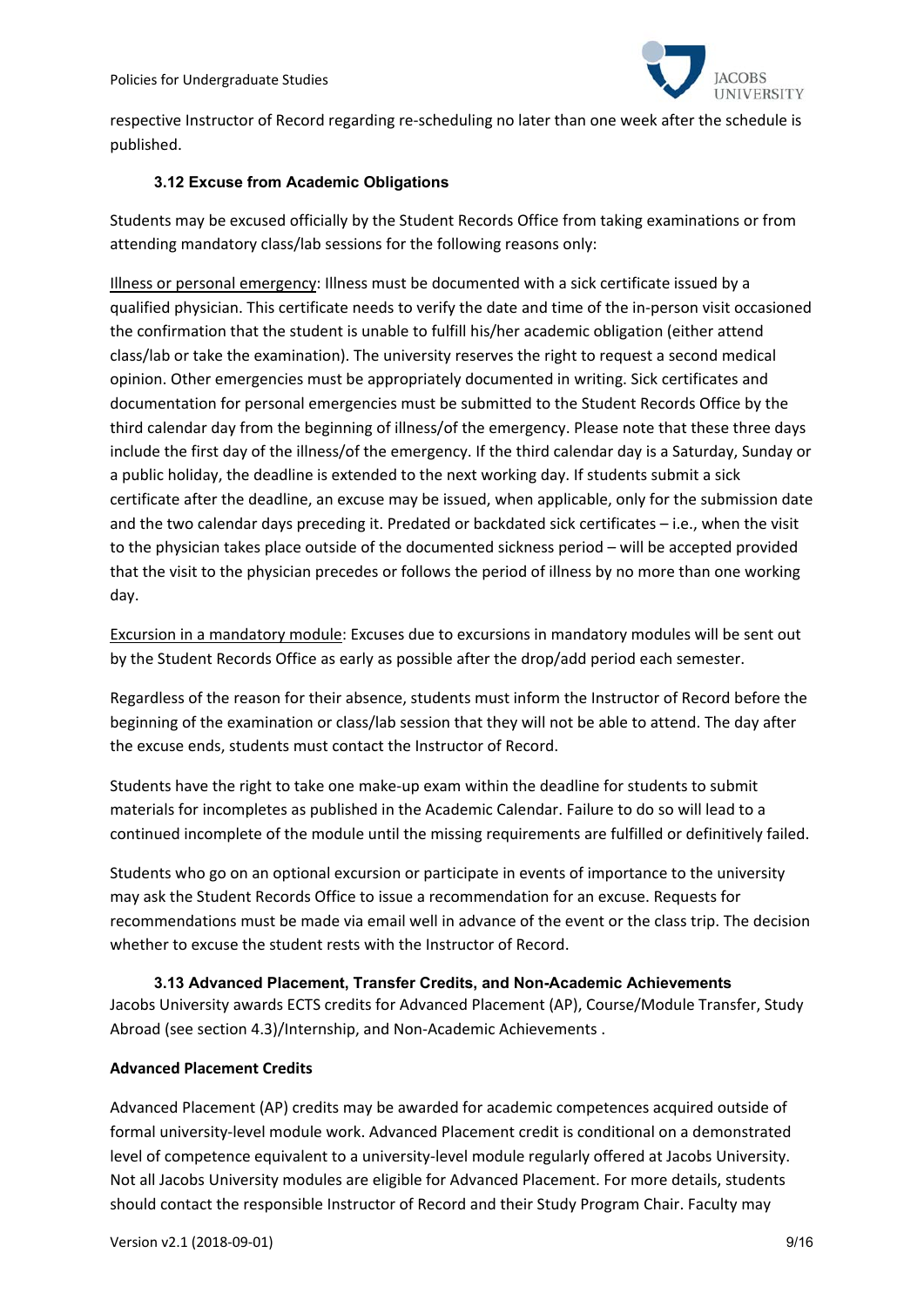

request students applying for Advanced Placement to pass a formal written examination, which should be offered during the first two weeks of classes. If the student has already registered for a module, he/she can only apply for AP credits for that particular module and withdraw from the module within the drop/add period. Once modules are taken at Jacobs University, they may not be replaced by Advanced Placement credits. Language modules are generally excluded from Advanced Placement.

AP credits recognized by Jacobs University are designated on the transcript as being Advanced Placement modules (AP). In such a case, no grade is assigned.

## **Transfer Credits**

Transfer credits may be awarded for academic module work completed at another university or institution of higher education (e.g., for transfer students or for study abroad). To apply for the recognition of transfer credits, students must submit the Transfer Credit Form, the module syllabi, and an official transcript indicating the modules taken to the Student Records Office. Upon recommendation of the Faculty from the respective field of study, the Student Records Office rules on the acceptance of transfer credits.

Module work completed at other institutions is eligible for transfer credits at Jacobs University if the qualification to be recognized does not differ significantly in content, intended learning outcomes, scope, academic level or quality from the modules offered at Jacobs University. A refusal to transfer credits must be reasoned by Jacobs University. Language modules in the languages taught at Jacobs University are accepted if taken at other universities or at our partner institutes. Credits acquired for languages other than those offered at Jacobs University are transferred if issued by a partner university of Jacobs University

For module work completed prior to enrollment at Jacobs University, students must apply for recognition of transfer credit points during their first semester at Jacobs University. Students who transfer a significant number of credits may be treated as "Transfer students" and be placed into a higher semester of their study program.

For module work completed elsewhere while being enrolled at Jacobs University (i.e., during the semester breaks or study abroad), students must apply for recognition of transfer credit within one semester after the achievement.

## **Non‐Academic Achievements**

Non-academic competences acquired outside of the higher education system may be recognized for up to half of the credits provided for the modules offered, provided that the acquired knowledge and skills are equivalent in content and level to the modules they are intended to replace. Equivalence is given if the content, scope, and requirements essentially correspond to those of the intended study program at Jacobs University, to which the credits are to be applied. Students must apply for the recognition of Non‐Academic Achievements during their first year of study.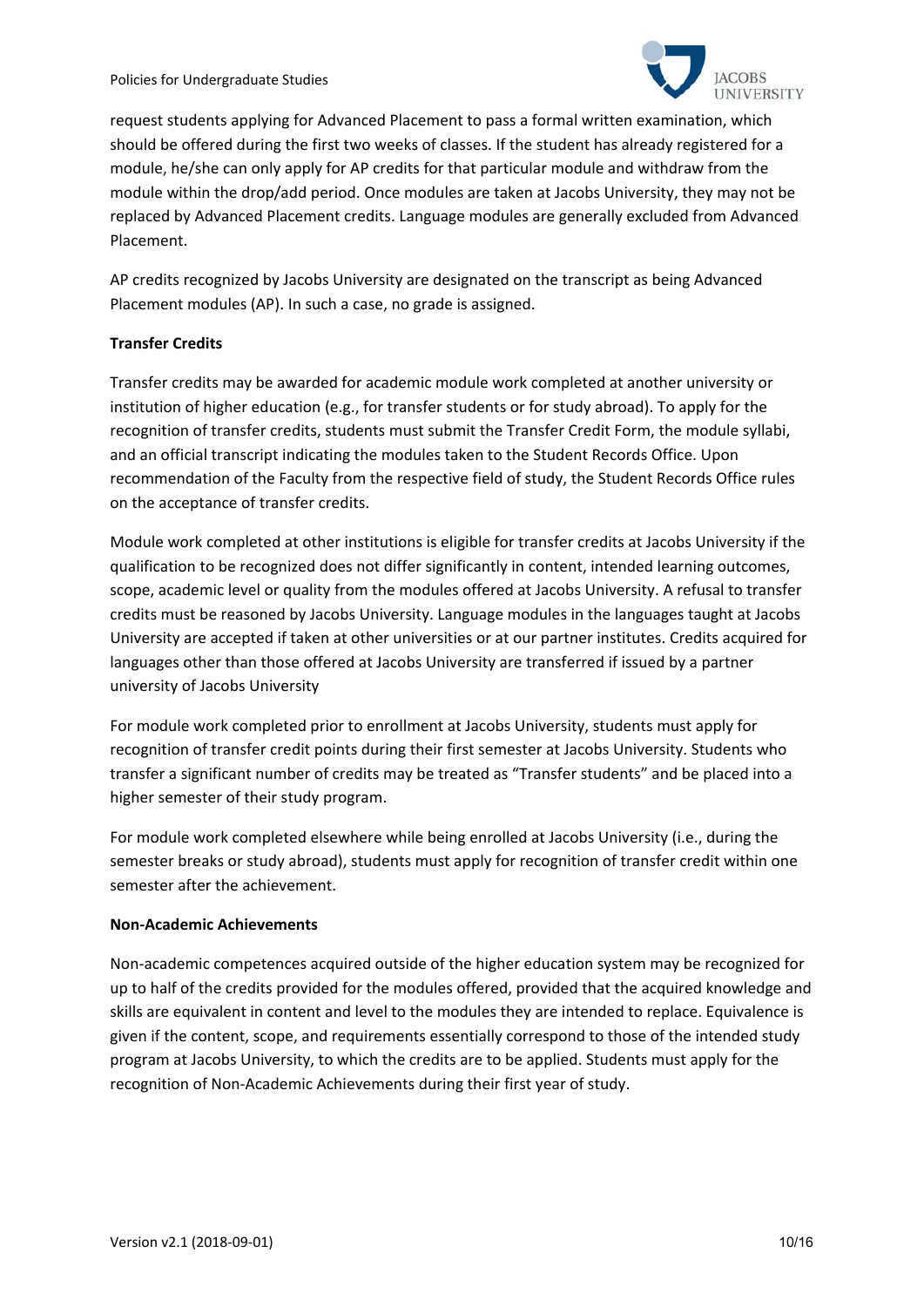

# **4. Graduation Requirements**

## **4.1 General Study Program Structure**

All Bachelor study programs at Jacobs University consist of six subject semesters (Fachsemester) of study during which a minimum of 180 ECTS (European Credit Transfer System) credits are awarded towards a Bachelor´s degree.

The degrees at Jacobs University are designed to be achievable in three years. The structure of each study program has two components: program‐specific modules (World Track/Campus Track, for full major or major/minor combination) and general education modules (Jacobs Track).

## *Program‐specific Modules*:

World Track Requirements (total 135 ECTS Credits):

- 45 ECTS Credits from CHOICE Modules
- 45 ECTS Credits from CORE Modules
- 10 ECTS Credits from Specialization Courses
- 5 ECTS Credits for program‐specific project/research
- 10 ECTS Credits for the Bachelor Thesis
- 20 ECTS Credits for Internship/Study Abroad

*OR* 

 $\bullet$ 

Campus Track Requirements (total 135 ECTS Credits):

- 45 ECTS Credits from CHOICE Modules
- 60 ECTS Credits from CORE Modules
- 15 ECTS Credits from Specialization Courses
- 5 ECTS Credits from program-specific project/research
- 10 ECTS Credits from the Bachelor Thesis

## *General Education Modules*:

Jacobs Track Requirements (total 45 ECTS Credits):

- 15 ECTS Credits for Triangle Area Module (5 ECTS Credits for each corner of the Triangle: Business, Societal Context and Technology & Innovation)
- 10 ECTS Credits for the Language Module
- 15 ECTS Credits for the Methods/Mathematics Module
- 5 ECTS Credits for the Skills Module

The general requirements stated above are complemented by the specific regulations included in the study program handbooks. The graduation requirements for preparatory study programs (degree and non‐degree) offered at Jacobs University can be different and are stated in the respective study program handbooks.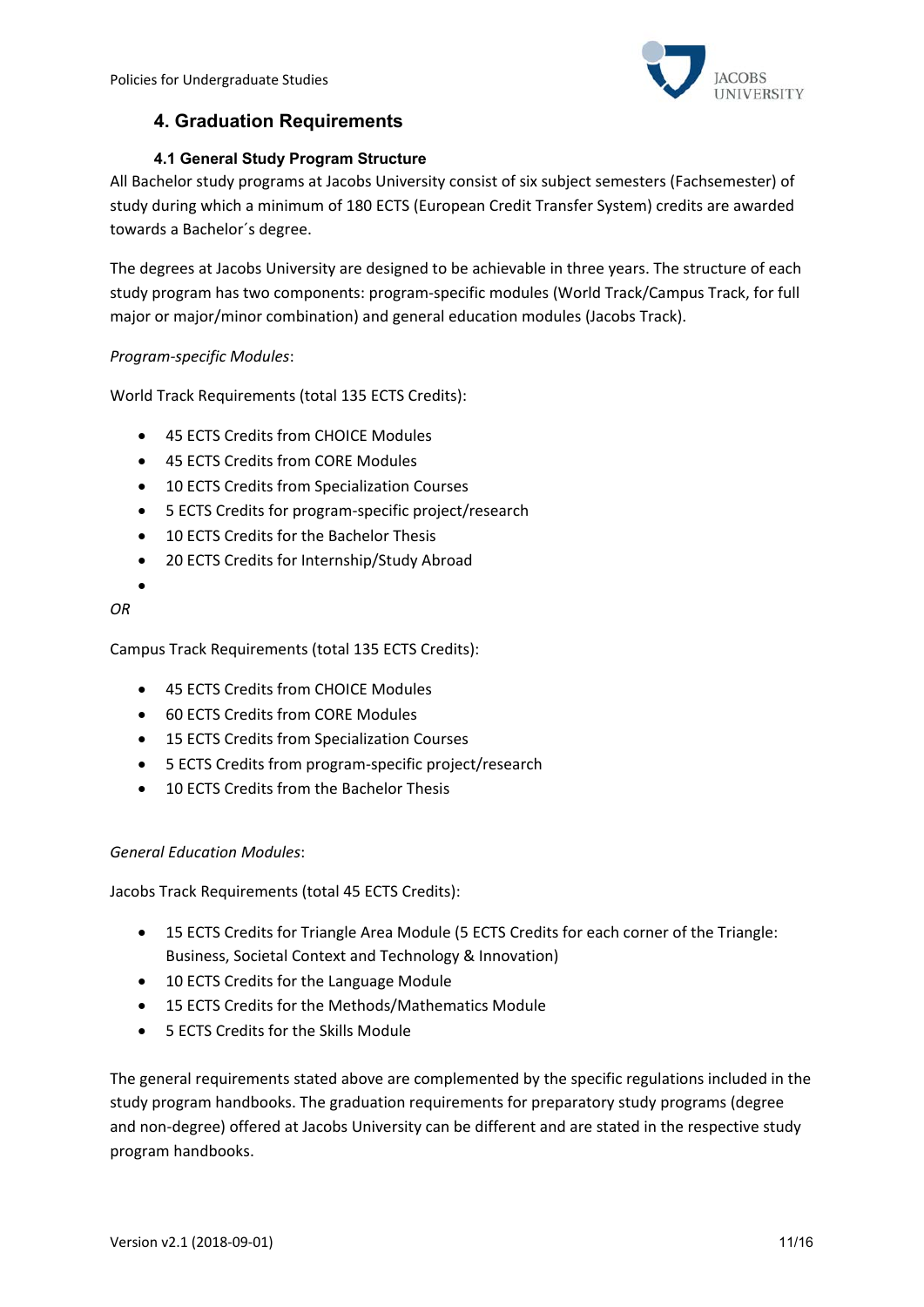

Courses (module components) in the Further Courses Area do not count towards the 180 ECTS credits needed for graduation.

#### **4.2 Internship**

The Internship requirement for students following the World Track includes a mandatory semester‐ long internship, which must be related to the respective area of study, taking place in any company, university, research institution, organization or start up worldwide. Jacobs University as an employer for this mandatory internship will in general not be accepted.

The minimum duration of the internship is sixteen weeks in full‐time. The criteria for successfully completing the Internship requirement are active participation and the submission of a written internship report as well as a supervisor's reference letter. Information about the internship will be listed on the transcript. Further regulations issued by the Career Service Center apply.

#### **4.3 Study Abroad**

The study abroad requirement for students following the World Track includes a semester spent at one of Jacobs University´s partner institutions. Courses recognized for study abroad credits need to be pre‐approved according to the Jacobs University study abroad procedures issued by the International Office, carry the equivalent of at least 20 ECTS credits in total and be related to the respective study program. The selection of modules/courses needs to be approved by the Academic Advisor, Study Program Chair and the Student Records Office in the course of the study abroad application.

#### **4.4 Majors, Minors and Double Majors**

The study programs offered by Jacobs University and their requirements are described in detail in the respective handbooks. All undergraduate study programs, with the exception of preparatory study programs, are eligible for a major as well as a minor. Students may change their selected major until the beginning of the second year of study, provided they have met the first year requirements of the new major. Furthermore, students have the option to take a minor.

The minimum requirements for a minor are:

- 15 ECTS credits in a CHOICE Module
- 15 ECTS credits in a CORE Module from the same study program as the CHOICE Module
- Modules that are mandatory for the main study program of a student cannot be counted toward a minor.

Students may, with prior approval from the Dean, choose to pursue a double major. Pursuing a double major will require an extension of studies (7th semester, paid in full, see Admission and Enrollment Policy Paragraph 4).

The minimum requirements for a double major are:

- Mandatory CHOICE Modules from both majors (max. 4)
- Two CORE Modules from each major taken either in the 2nd or 3rd year (Campus Track)
- Two Specialization Modules, each carrying 10 ECTS (World Track) or 15 ECTS (Campus Track)
- Two Project/Thesis Modules, one in the 6th and one in the 7th semester
- One Methods/Math Module
- One Skills Module
- One Triangle Area Module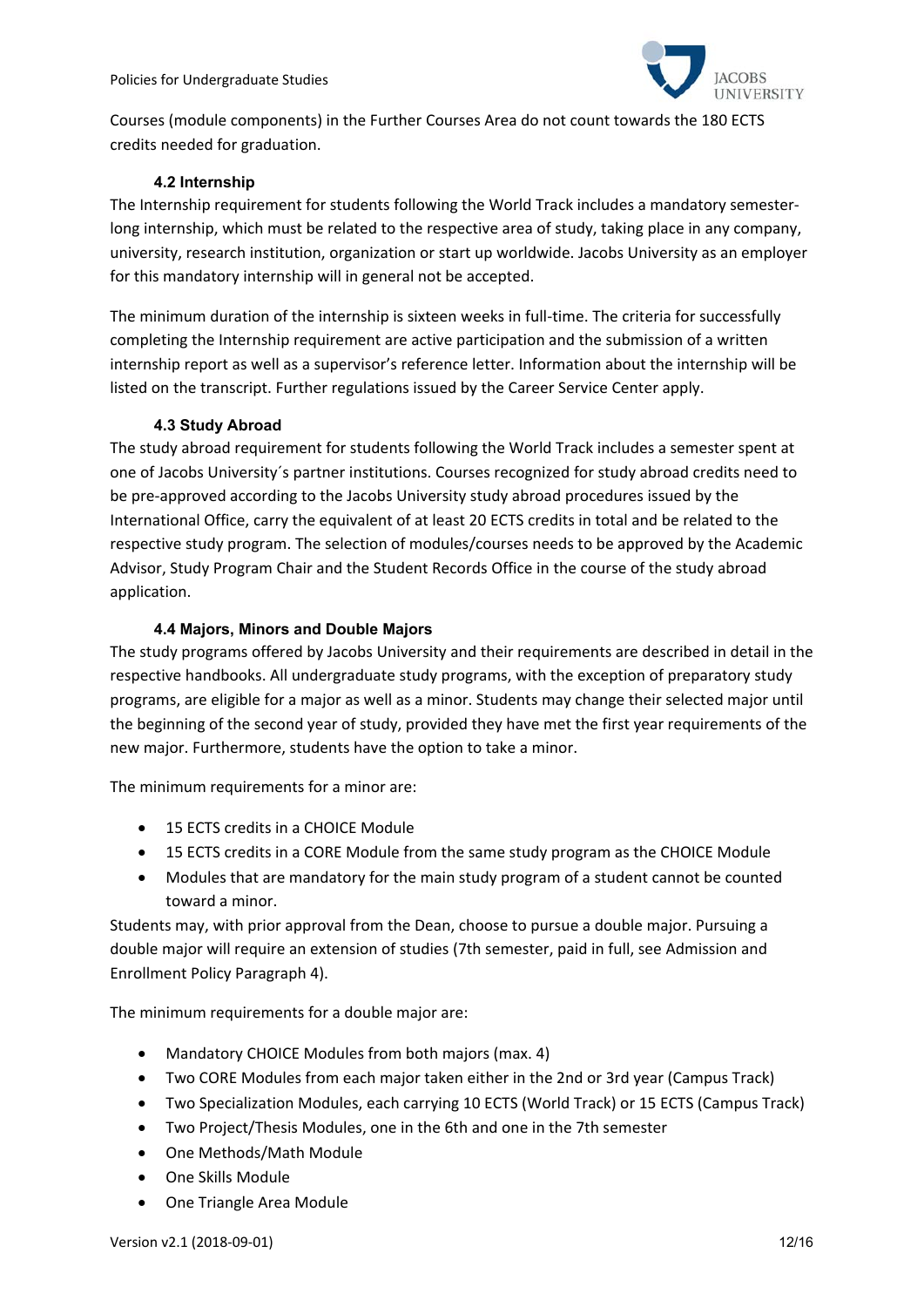Policies for Undergraduate Studies



- One Language Module
- One Internship (only World Track)

## **4.5 Bachelor's Thesis**

All students are required to write a Bachelor's Thesis. The thesis work has to be supervised by a faculty member of the student's study program or, in exceptional cases, a related field from within the Focus Area. The required standards and submission deadlines for the theses are specified in the study program handbooks. The thesis needs to include a declaration signed by the student confirming it is independent work that has not been submitted elsewhere.

## **4.6 Language Courses**

Acquiring 10 ECTS credits for German language courses is a mandatory graduation requirement for all undergraduate study programs. Students who meet the required German proficiency level (e.g., native‐speakers) need to select courses in any other language offered at Jacobs University. Participants must take a placement test before registering for the appropriate language level. Students can, at their own risk, take language courses half a level higher than the one in which they have been placed according to the placement test.

The language requirements for preparatory study programs are stated in the respective study program handbooks.

#### **4.7 Final Documents**

Upon graduation and after completing the formal checkout, every student will receive the following final documents:

#### **Diploma**

The diploma states the name and birth date of the degree holder, the degree and major, if applicable also the minor, and the date of the conferral of the degree. The diploma carries the seal of Jacobs University and is signed by the President of the university and the Dean responsible for undergraduate studies.

#### **Diploma Supplement**

The Diploma Supplement conforms to the guidelines of the Kultusministerkonferenz (KMK) and provides more detailed information about the university and the specific program of study. It also includes the final GPA, the Bachelor Thesis title, the date of the conferral of the degree and, if applicable, further special achievements.

#### **Final Transcript**

The final transcript lists all modules a student has taken at Jacobs University, including the grades of the individual module components (courses) and the module grades. It also lists the cumulative GPA for the entire study, the Bachelor Thesis title, the date of the conferral of the degree and, if applicable, further special achievements. The transcript is signed by a staff members of the Student Records Office and carries the seal of the University.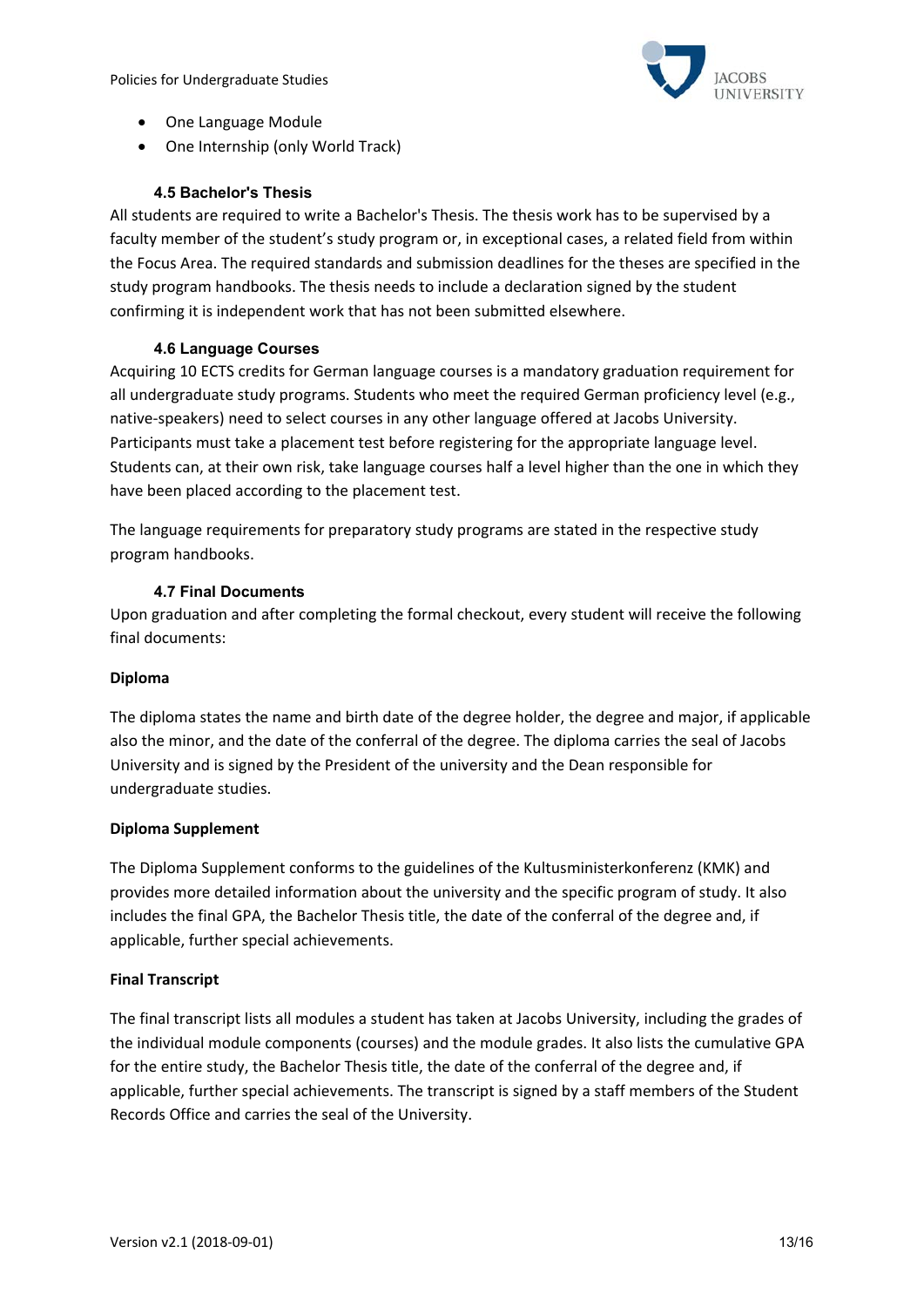

# **5. Administrative Details**

#### **5.1 Committee on Examinations and Standing**

The Committee on Examinations and Standing is an academic body that decides on official appeals by students in matters such as academic examinations, extension of studies, re-enrollment (see Admission and Enrollment Policy Paragraph 3), as well as other complaints regarding examinations or academic standing that could not be solved otherwise. The committee is an independent appeals board, which acts according to the policies of the university. It is a non-public body. Its decisions are binding.

The committee consists of the following members with voting rights (which may be replaced by substitutes):

- one dean for undergraduate education
- one dean for graduate education
- one faculty member from the Focus Area Health
- one faculty member from the Focus Area Mobility
- one faculty member from the Focus Area Diversity
- one research associate
- one undergraduate student
- one graduate student

#### **5.2 Graduation Ceremony**

Students who want to participate in the graduation ceremony before having completed all graduation requirements do a so-called "walkthrough". In order to be eligible for a walkthrough, students must provide written confirmation(s) from the respective Instructor(s) of Record that they are expected to finish all graduation requirements by no later than August 31 of that academic year. The confirmation must be submitted to the Student Records Office until the grade submission deadline for graduating students.

#### **5.3 Students with Special Needs**

The rules and provisions of the "General Act on Equal Treatment" (Allgemeines Gleichbehand‐ lungsgesetz ‐ AGG) apply. Students with special needs should be able to complete their studies and examinations under conditions equivalent to those of any other student. To this end, as far as possible all study‐ and examination‐related offers are designed to be barrier‐free. Students with special needs are entitled to special arrangements during their studies, during study organization and design as well as during examinations. In particular, consideration must be given to study‐ and examination‐related effects, e.g., the need for special aids or assistance, and the provision of study and examination conditions in a form other than the intended organization. The academic requirements for study‐ and examinations achievements will not be affected. Students with special needs may apply for individual arrangements prior to any examination at the Student Records Office using the Form. If candidates can document, that they are not able to take an examination wholly or partially in the offered form because of continued or permanent illness or disability, special arrangements are provided for. These may include a prolongation of the examination duration, the assignment of an individual room or a different design of the examination.

The individual requirements must be registered with the Student Records Office in advance. The submission of a medical certificate and/or disabled person card may be required.